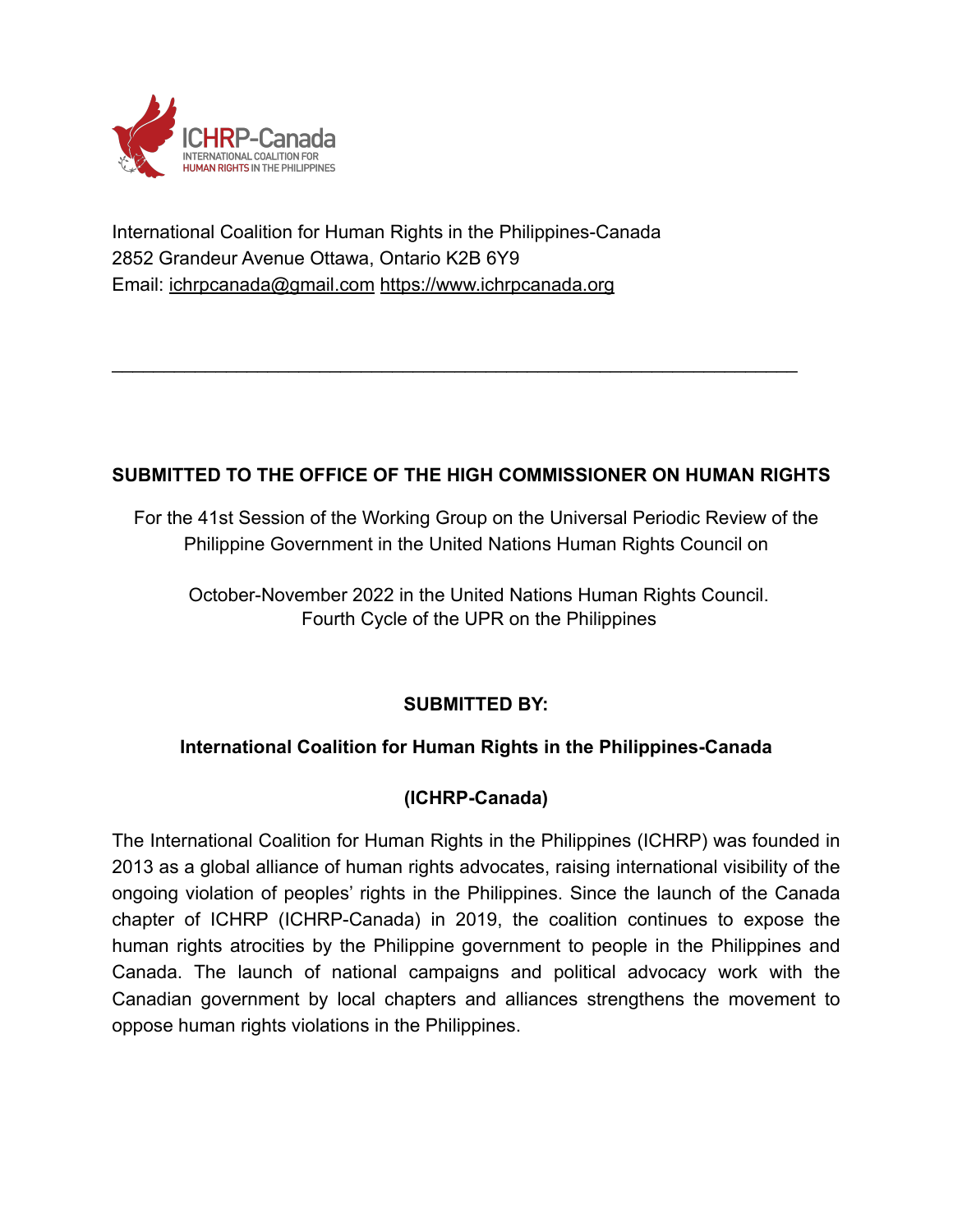1. In this submission, ICHRP-Canada assesses the Philippine government's implementation of recommendations it "supported" during the 3rd cycle on the 27th of UPR (May 2017). It also discusses issues related to recommendations that were "noted" by the Philippines during the 3rd cycle.

2.The prevailing climate of impunity is a major factor contributing to the continuing occurrence of extrajudicial killings, enforced disappearances, torture and other human rights abuses. The perpetrators of grave violation continue to evade prosecution and penalty due to lack of thorough, impartial, exhaustive police investigation, and the lengthy time to undertake trials. In many cases, the perpetrators are not identified, but even in cases where they were identified by those whose rights have been violated or others, they were not investigated or prosecuted.

3. The recommendations supported by the Philippine Government but failed to implement:

*133.54* **Ensure human rights standards are observed in the current government's conduct of its campaigns against illegal drugs. (Zambia) 133.59 Guarantee that all the Government's methods of combating the use of illegal drugs are brought into line with international standards. (Estonia) 133.113 Take all necessary steps to ensure prompt, impartial and transparent investigations into alleged unlawful killings and other abuses during anti-drug operations. (Hungary)**

<span id="page-1-0"></span>4. From the "war on drugs" to the targeting of human rights defenders, the police and military perpetrate summary executions. Other perpetrators are state-sponsored paramilitaries, and "vigilantes" hired by or working with government security forces.[1](#page-8-0)

<span id="page-1-1"></span>5. The official government reports 6,011 deaths in anti-drug operations for the sole period of 1 July [2](#page-8-1)016, to 31 December 2020, however, the United Nations (UN) OHCHR found that the figure from 1 July 2016 to March 2020 was at least 8,663, other studies suggest the figure is almost three times higher than that.<sup>3</sup>

<span id="page-1-3"></span><span id="page-1-2"></span>6. A June 2016 command memorandum issued by then Philippine National Police (PNP) Chief Ronald dela Rosa on President Duterte's first day in office immediately kicked off the "War on Drugs" operations.<sup>4</sup> The memo provided directives for Project Double Barrel and its component, Project Tokhang, ordering police to create lists of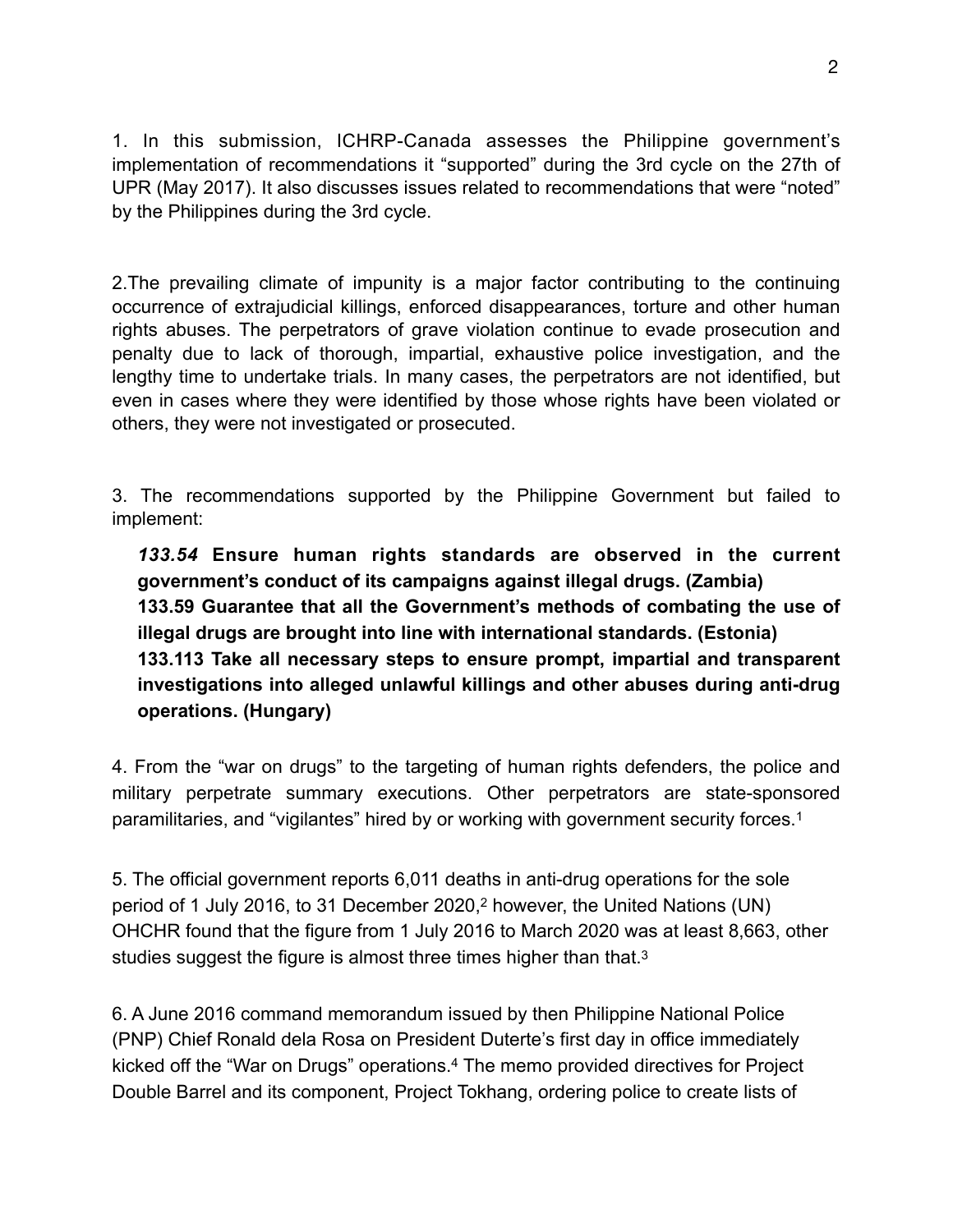<span id="page-2-0"></span>suspects at the barangay level with the cooperation of the barangay officials, to conduct "house-to-house visitations" of "suspected drug personalities" in coordination with the barangay officials and other government agencies.<sup>[5](#page-8-4)</sup> The War on Drugs continues to undermine due process. Warrants are not required, and individuals lack immediate and effective legal recourse to challenge their inclusion on target lists.<sup>[6](#page-8-5)</sup> These tactics to sow fear in the communities of unlawful means of control by authorities.[7](#page-8-6)

# <span id="page-2-2"></span><span id="page-2-1"></span>**7. 133.41 Strengthen cooperation with national and international human rights institutions in order to implement the national human rights action plan. (Mexico)**

8. The Commission on Human Rights (CHR) is an independent office created by Section 18, Article XIII of the Philippine Constitution, with the primary function of investigating all forms of human rights violations involving civil and political rights in the Philippines. The state or the government is obliged to "respect, protect, and fulfill" these rights.

<span id="page-2-3"></span>9. The national human rights action plan stemmed from the **[national inquiry](https://www.rappler.com/nation/239409-commission-human-rights-national-inquiry-threats-situation-human-rights-defenders-under-duterte)**[8](#page-8-7) conducted by CHR in September 2019. Over 4 days, the commission heard from various civil society organizations and human rights groups about their situation in the Philippines amid threats and harassment from the state.

10. United Nations special rapporteurs say the 'criminalizing discourse undermines the value of the vital work of human rights defenders' and further exposes them to harassment and threats. The UN special rapporteurs said that the accusations against UN special rapporteur Victoria Tauli-Corpuz "are clearly in retaliation for her invaluable work defending the human rights of indigenous peoples worldwide, and in the Philippines.["9](#page-8-8)

<span id="page-2-5"></span><span id="page-2-4"></span>11. The Philippine government's petition to have hundreds of people legally tagged as terrorists is a "virtual government hit list," New York-based Human Rights Watch (HRW).  $10$ The criminalizing discourse used by Philippine public officials undermines the value of the vital work of human rights defenders, denigrates them in the eyes of the public and may put them at risk of threats, violence, or other forms of harassment.

### 12. 133.132 **Strengthen criminal justice reform efforts in order to ensure a speedy and fair trial for all accused. (USA)**

13. The legal frameworks created by the Philippine government are obstacles to the fair trial for those who are accused*.* At a national level, the delegitimization, isolation and criminalization of dissent takes place through mechanisms such as Memorandum Order

<span id="page-2-6"></span>No. 32 issued on November 22, 2018;<sup>[11](#page-8-10)</sup> Executive Order No. 70 (which authorized the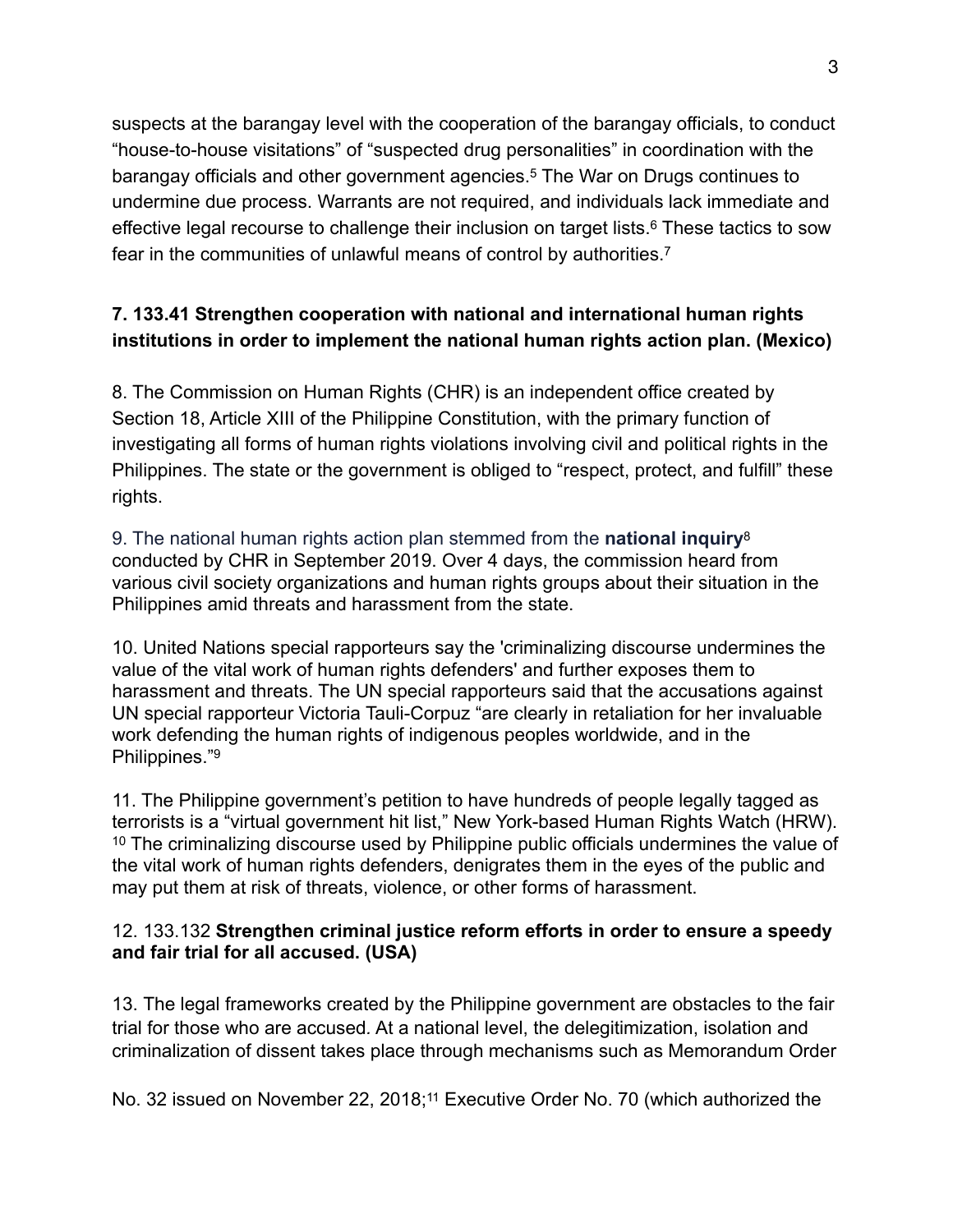<span id="page-3-1"></span><span id="page-3-0"></span>creation of the NTF-ELCAC)<sup>[12](#page-8-11)</sup> and the Anti-Terrorism Act (ATA),<sup>13</sup> among others. These mechanisms have expanded the powers of security forces, nationalized the counterinsurgency program, broadened invasive scrutiny across all sectors of society, and institutionalized the label of "terrorist" as a catch-all to criminalize any political opposition.

14. These legal frameworks also institutionalize, legitimize, and make more widespread the practice of "red-tagging," which is the practice of labelling unarmed civilian individuals, and groups as members, supporters, or affiliates of the Communist Party of the Philippines (CPP), and the New People's Army (NPA) in the context of the ongoing armed conflict in the country. This practice is a form of state terror, perpetrated by state agents and their proxies as part of the government's strategy to repress dissent. Disregarding evidence or due process, the simple act of "red-tagging" someone - even on social media - can lead to and institutionally legitimize government surveillance, threats, harassment, intimidation, trumped up arrests, and even the killing of those red-

<span id="page-3-2"></span>tagged.Human rights defender Zara Alvarez <sup>[14](#page-8-13)</sup> was murdered on 17 August 2020, after being red-tagged in a pattern similar to the large majority of human rights defenders and political dissenters who have been extrajudicially killed.

15. The employment of legal processes as a weapon against the rights of the people undermines the credibility and stability of proper judicial functions and the fair trial for the accused. Government resources are being systematically used to vilify and violate activists, progressive organizations, and communities by using illegal search and arrest warrants as legal covers. Formal legalization of illegal processes leading to violations, circumvention of legal procedure, use of repressive laws, jurisprudence, reinvention and high jacking of the law and legal principles are just some of the indicators of the weaponization of the law.

<span id="page-3-3"></span>16. The filing of trumped-up charges against activists is a policy and practice by the administration to stifle dissent. Many human rights workers have been arrested not knowing that they were facing such charges in courts, nor were they even duly notified. Arrest warrants are usually issued by the courts in remote cities where the cases against human rights workers were eventually filed, arbitrarily branding them as "criminals on the loose[.15](#page-8-14)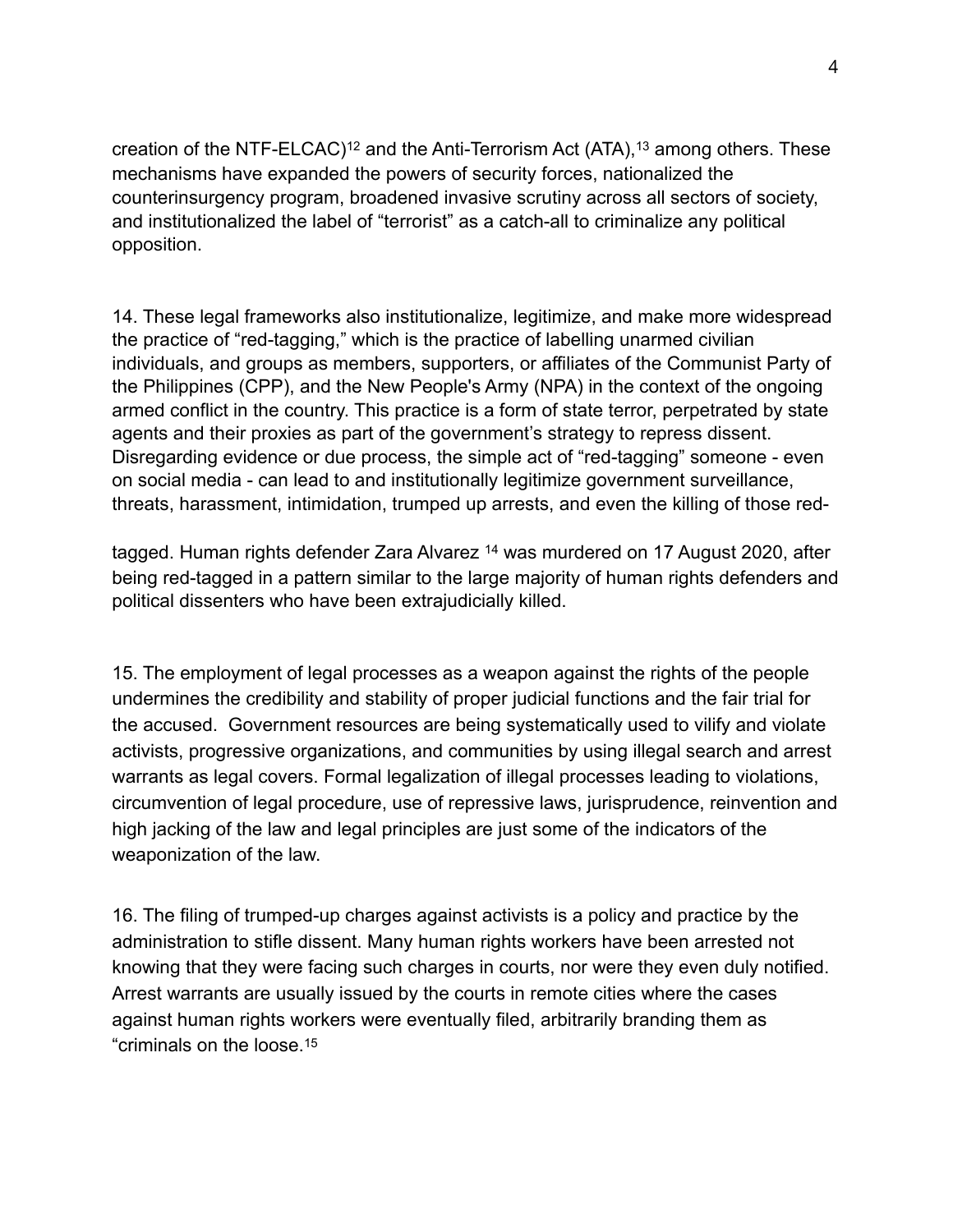<span id="page-4-0"></span>17. The weaponizing of laws to silence dissenters contributes to the failure of the Philippine judicial system to ensure fair and speedy trial. In testimony given on 25 May, 2021<sup>[16](#page-8-15)</sup> at the INVESTIGATE PH hearing, Atty. Edre Olalia, President of NUPL, highlighted such judicial failures as reasons why domestic legal remedies are insufficient or ineffective to bring justice to those who are unfairly criminalized, accused, imprisoned, and even killed for their activism, their critiques of government policy or their political stance. Courts delay or circumvent orders for habeas corpus, amparo, habeas data, the rights of arrested and detained persons and the protection provided in the Comprehensive Agreement on Respect for Human Rights and International Humanitarian Law (CARHRIHL), an agreement between the Philippine Government and theNDFP. State security forces openly mock these rights in court.<sup>[17](#page-8-16)</sup> Constitutional rights, social justice, and human rights provisions are routinely violated. International human rights and humanitarian law instruments to which the Philippines is a party or signatory are not implemented.

### <span id="page-4-1"></span>**18. RECOMMENDATIONS "NOTED" by the Philippine government.**

19. We provide recommendations "noted" by the Philippine Government during the 3<sup>rd</sup> cycle of the UPR which relate to matters that are required by its international law obligations to implement.

## 20. **133.74 Stop the implementation of counter-insurgency programs that target human rights defenders and civilians. (Slovakia)**

21. Through the Anti-Terrorism Act of 2020 and the work of the National Task Force to End Local Communist Armed Conflict (NTF-ELCAC), the chronic and persisting human rights violations in the government's counterinsurgency campaign have continued unabated, even during the COVID-19 pandemic, and the country's civic and democratic spaces continue to shrink. The ATA and the NTF-ELCAC were put into motion by the Duterte administration, after it unilaterally terminated the peace talks with the National Democratic Front of the Philippines (NDFP) through Proclamation No. 360 in November 2017.

22. At a national level, the dissent is delegitimized, isolated, and criminalized through mechanisms such as Memorandum Order No. 32; Executive Order No. 70 (which authorized the creation of the NTF-ELCAC) and the Anti- Terrorism Act, among others. These mechanisms have expanded the powers of security forces, nationalized the counterinsurgency program by mobilizing all Government agencies and their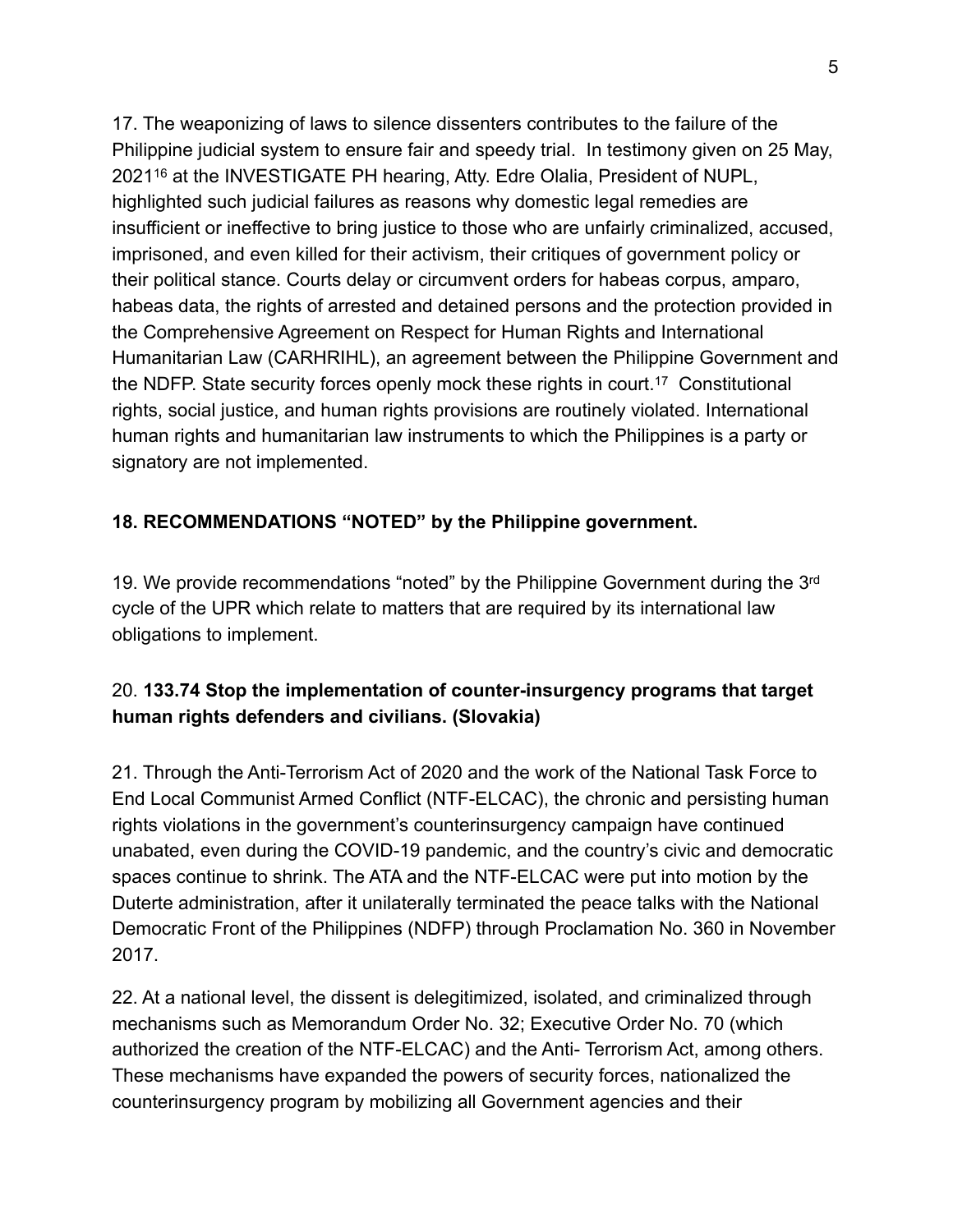corresponding units at all levels as implementing agencies. By expanding it to scrutinize across all sectors of society and institutionalized the label of "terrorist" as a catch-all to criminalize any political opposition. During the Duterte Presidency, from July 2016 to December 2020, there were 376 cases of recorded extrajudicial killings and a further 488 cases of attempted killings.<sup>[18](#page-8-17)</sup> Several executive actions by President Duterte, including orders and the creation of the NTF-ELCAC, as well as the passage of the ATA, have provided the institutional machinery enabling this escalation of repression.

<span id="page-5-0"></span>23. Police and soldiers are now executing human rights defenders and political dissenters in a manner like extrajudicial killings in anti-drug operations. Duterte's National Task Force to End Local Communist Armed Conflict (NTF-ELCAC), the July 2020 Anti-Terrorism Act, and increasingly the justice system, have not only facilitated these killings, but are institutionalizing repression that broadly harms civil society, from alleged communists to churches and to long-standing democratic institutions.

24. Extrajudicial killings of dissenters by the Philippine armed forces and police have become more brazen throughout the country. Repression escalated in 2018, two days after Christmas, when police killed six civilians on the island of Negros, allegedly for fighting back, and arrested thirty-one others.[19](#page-8-18)

<span id="page-5-2"></span><span id="page-5-1"></span>25. This was followed by the massacre of fourteen farmers on March 30, 2019, in a joint operationby the military and police.<sup>[20](#page-8-19)</sup> The killings in Negros are known as the police and military's 'Operation Sauron' or the intensified counter-insurgency campaign in Negros Oriental which then PNP Director General Oscar Albayalde described as 'maganda ang epekto' (the results were good) and was supposedly effective to end insurgency on the island.[21](#page-8-20)

<span id="page-5-3"></span>26. 133.176 **Guarantee the establishment of a safe and enabling environment for the work of human rights defenders, specifically through the adoption of a law for the protection and recognition of human rights defenders. (Hungary)** 133.182 **Promote a safe, enabling environment for the work of human rights defenders through the adoption of a charter for the protection and recognition of human rights defenders. (United Kingdom of Great Britain and Northern Ireland)**

27. On 17 January 2022 the Philippines made welcome progress towards a law to protect the rights of human rights defenders when the House of Representatives adopted House Bill No 10576 the Human Rights Defenders Act. It is clear that such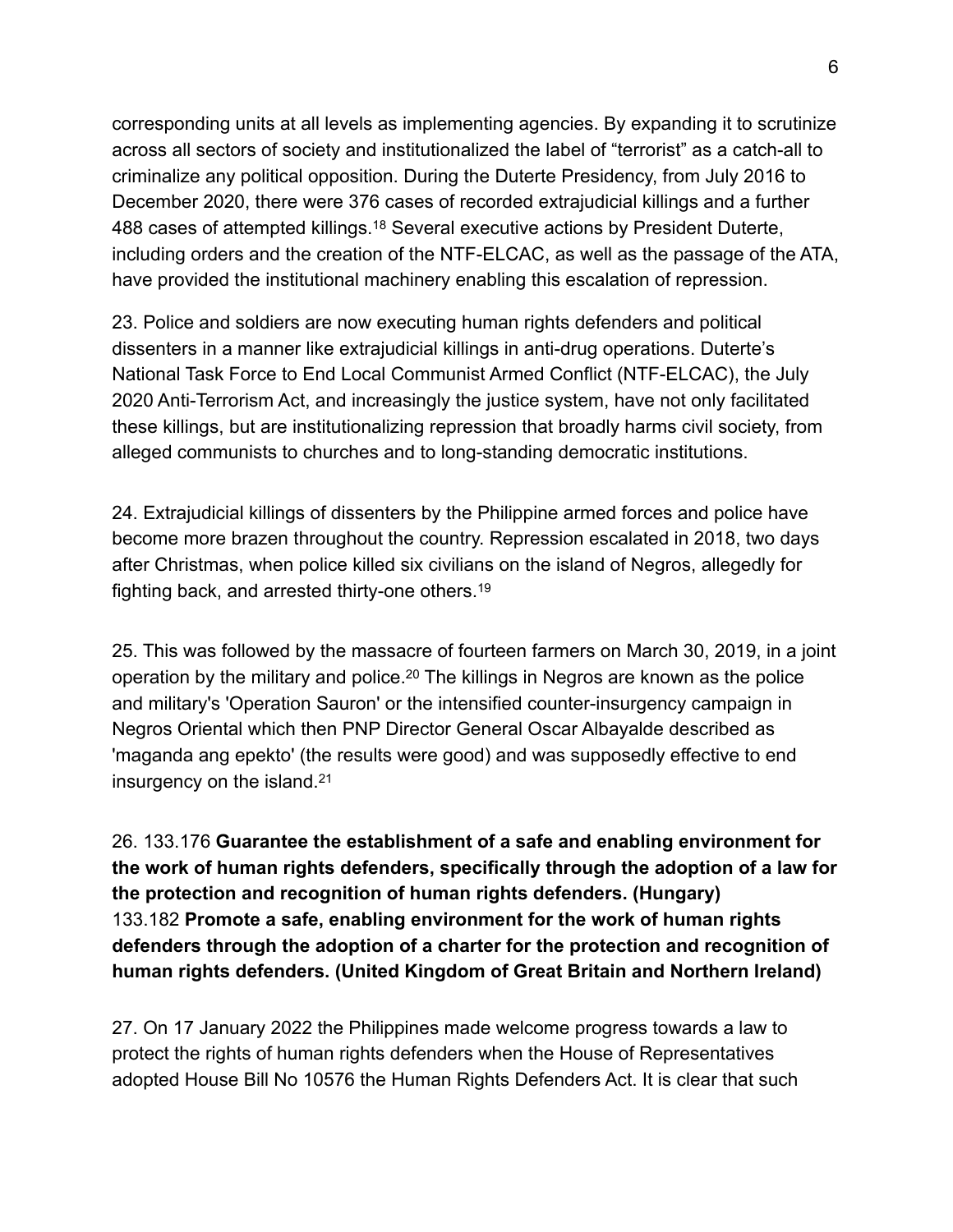legislation is needed because defenders continue to be subjected to surveillance, trumped up charges, red-tagging, enforced disappearances, and extra-judicial killing.

28. It is hoped that under the next administration, the re-commencement of formal peace talks between government and the National Democratic Front of the Philippines (NDFP), the reaffirmation of the CARHRIHL (Comprehensive Agreement on Respect for Human Rights and International Humanitarian Law), and the current unilateral ceasefires by both sides, will lead to a safer environment for human rights defenders.

29. To ensure a safe environment for human rights defenders the Human Rights Defenders Act must be adopted immediately and fully implemented.

# 30. 133.23 **Ensure the incorporation of the principles and norms of the international human rights law, especially of those treaties to which the Philippines is party, into its national legislation. (Peru)** 133.22 **Ensure the precedence of provisions of international human rights treaties over national laws in cases of conflict. (Slovakia).**

<span id="page-6-0"></span>31. The police and military forces have continued to violate the 1995 Joint JASIG 133 and the 1998 CARHRIHL<sup>[22](#page-9-0)</sup> bilateral agreements between the government and the NDFP.

<span id="page-6-1"></span>32. The pattern of NDFP peace consultants being killed for allegedly fighting back when arrest warrants were served, continued 28 May 2021, when consultant Reynaldo Bocala, 74 years old, and his aide were killed in Iloilo. Another peace consultant, Rustico Tan, 80 years old, was killed while sleeping on a hammock on the same day in Cebu.<sup>[23](#page-9-1)</sup> All the peace consultants should have been protected and given the right to defend themselves in the proper courts against the accusations alleged in the warrants. Seven peace consultants have been murdered since 2017, eleven arrested and two abducted and missing to this day. Attacking peace consultants who are non-combatants is a violation of International Humanitarian Law[.24](#page-9-2)

<span id="page-6-3"></span><span id="page-6-2"></span>33. The Duterte government openly admits to using these tactics through the counter insurgency program, including attacking human rights defenders, lawyers and paralegals actively defending those arrested, in clear violation of the Geneva Convention[.25](#page-9-3)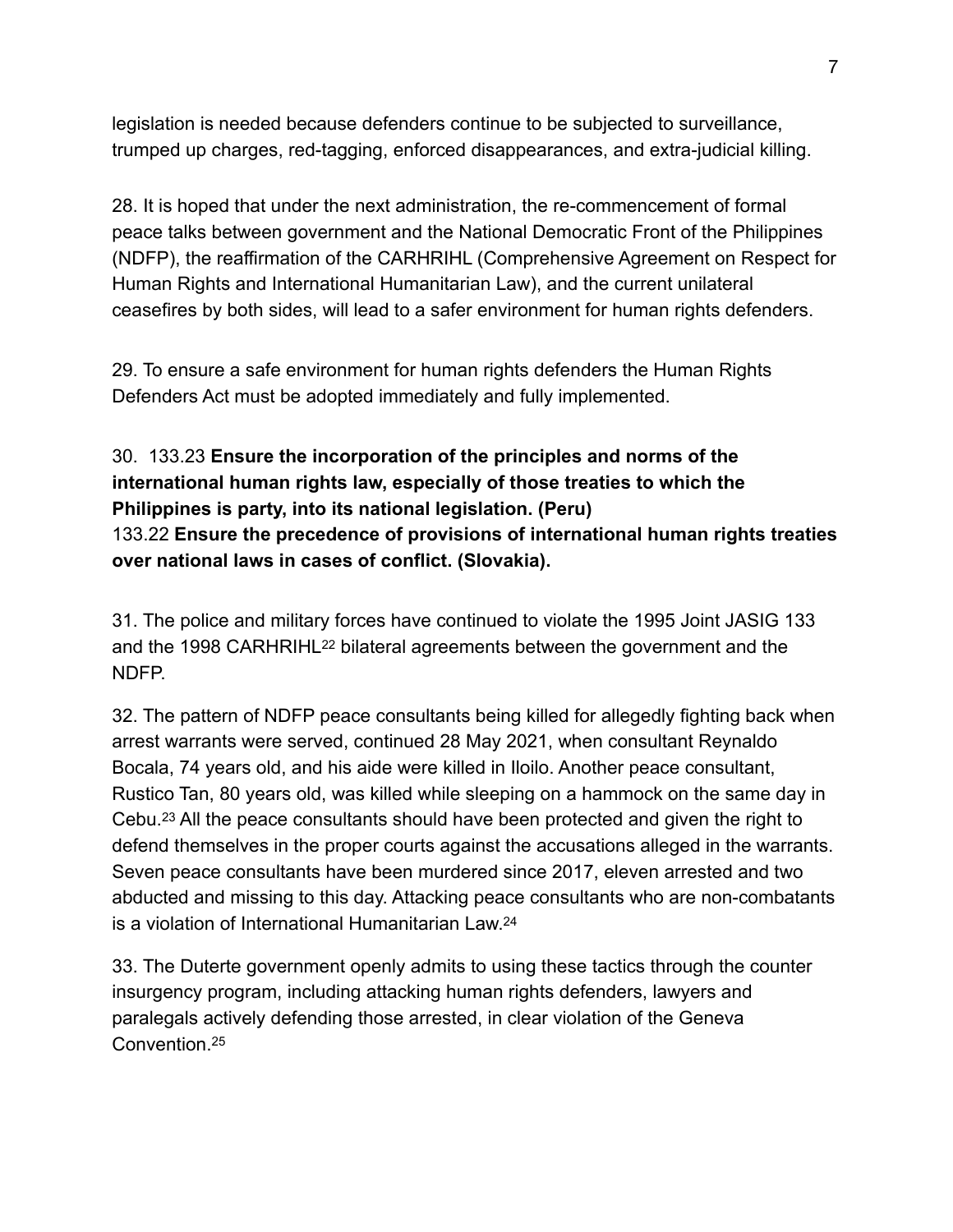**34. With respect to the upcoming 4th cycle of the UPR on the Philippines in October-November 2022, ICHRP-Canada urges all states to recommend that the Philippines implement all the above recommendations made during 3rd cycle of the UPR in 2017 and to:**

- 1. Repeal Memorandum Order 32 and Executive Order 70 and investigate President Duterte for their unlawful implementation. These official orders, reinforced by his public statements to kill drug users and dissenters, have incited state security agencies and other civilian government agencies to unlawfully utilize government funds and networks to weaponize the law, stifle dissent, wrongly jail targeted individuals, torture, abduct or kill them.
- 2. Continue the peace negotiations with the National Democratic Front of the Philippines and with rebel groups in Mindanao (Southern Philippines) struggling for self-determination. It has been pointed out that the government's counterinsurgency program is the cause of many human rights violations against human rights defenders and principled negotiations to address the roots of the armed conflict can help mitigate these violations.
- 3. Reform the criminal justice system to ensure prompt, effective, thorough, independent, impartial, and transparent investigations of all potentially unlawful deaths, and bring all suspected perpetrators to justice in fair trails, in accordance with the International Covenant on Civil and Political Rights, and the Minnesota Protocol, address the pervasive climate of impunity ensure speedy and proper investigation, arrest, prosecution, and conviction of perpetrators.
- 4. Authorize an independent investigation in the Philippines of the findings 4 June,2020 report of the UN, Hight Commissioner for Human Rights.
- 5. Allow other stakeholders to conduct international fact-finding and humanitarian missions to specific regions in the Philippine which have been heavily militarized and where wanton violations of human rights and International Humanitarian Law have been documented.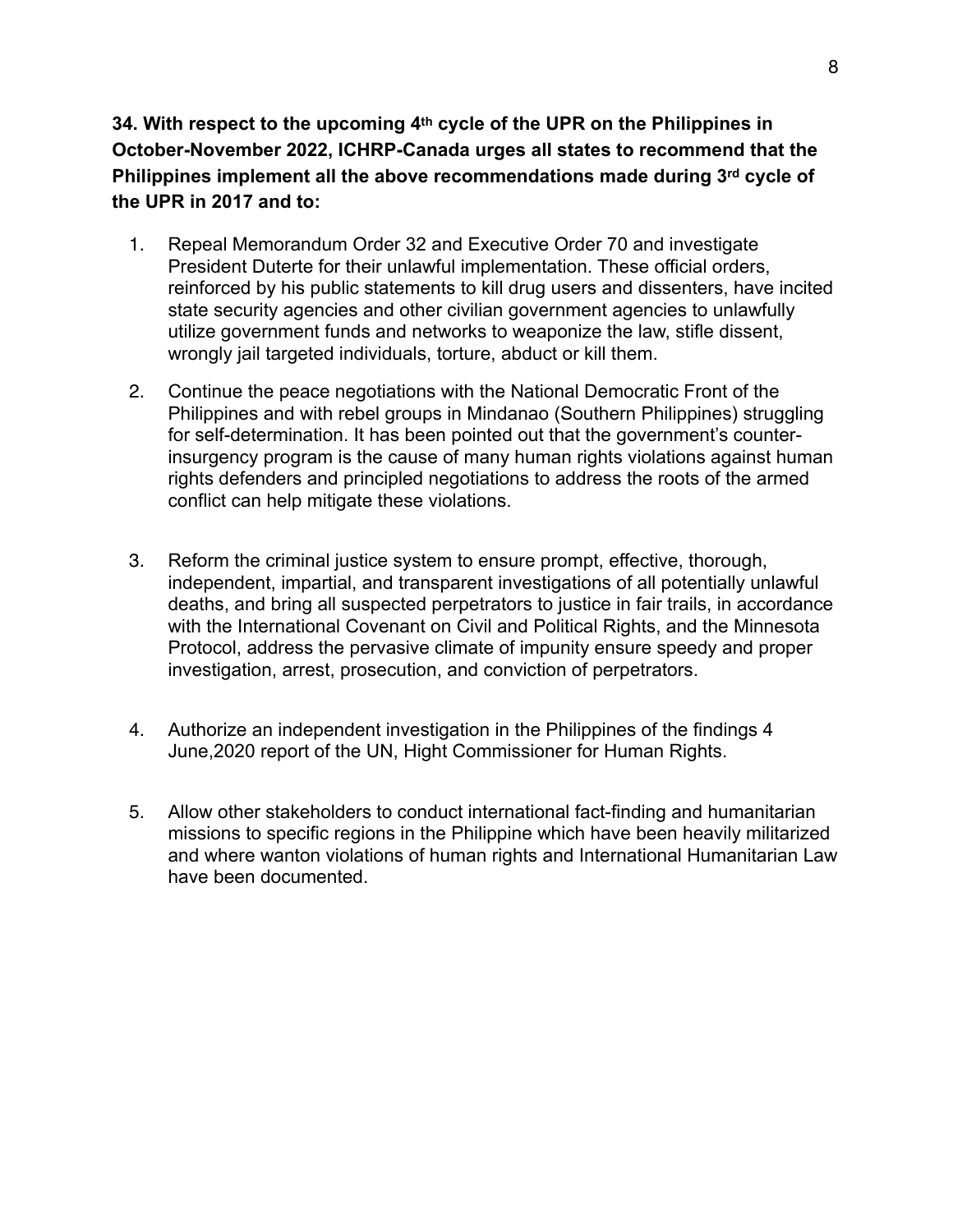<span id="page-8-0"></span><sup>[1](#page-1-0)</sup> Arnold P. Alamon, Wars of Extinction: Discrimination and the Lumad Struggle in Mindanao (Iligan City: Rural Missionaries of the Philippines Northern Mindanao Sub-Region, Inc.), 2017; https:// www.reuters.com/article/us-philippines-duterte-police-specialrep/special-report-police-describe-killrewards-stagedcrime-scenes-in-dutertes-drug-war-idUSKBN17K1F4; https://www.amnesty.org.uk/files/ 2017- 04/ASA3555172017ENGLISH.PDF?9\_73DdFTpveG\_iJgeK0U13KUVFHKSL\_X.

<span id="page-8-1"></span>[2](#page-1-1) <https://pdea.gov.ph/2-uncategorised/279-realnumbersph>

<span id="page-8-2"></span>[3](#page-1-2) https://undocs.org/en/A/HRC/44/22, p. 5.

<span id="page-8-3"></span>https://data.world/stabile-center/ph-drug-war/ [4](#page-1-3)

<span id="page-8-4"></span> https://didm.pnp.gov.ph/images/Command%20Memorandum%20Circulars/CMC%202016- [5](#page-2-0) 16%20PNP%20ANTI-ILLEGAL%20DRUGS%20CAMPAIGN%20PLAN%20%20PROJECT%20DOUBLE%20BARREL.pdf

<span id="page-8-5"></span>[6](#page-2-1) https://www.ohchr.org/Documents/Countries/PH/Philippines-HRC44-AEV.pdf, p. 4.

<span id="page-8-6"></span>Testimony of Vincent Go, photographer, INVESTIGATE PH Hearing, May 18, 2021. [7](#page-2-2)

<span id="page-8-7"></span>https://www.rappler.com/nation/239409-commission-human-rights-national-inquiry-threats-situation-human- [8](#page-2-3) rights-defenders-under-duterte/

<span id="page-8-8"></span> https://www.rappler.com/nation/229431-un-experts-tell-philippine-government-stop-red-tagging-victoria-tauli- [9](#page-2-4) corpuz-rights-groups/

<span id="page-8-9"></span>https://www.rappler.com/nation/197769-philippine-terrorist-list-human-rights-watch/ [10](#page-2-5)

<span id="page-8-10"></span>https://www.officialgazette.gov.ph/downloads/2018/11nov/20181122-MO-32-RRD.pdf. [11](#page-2-6)

<span id="page-8-11"></span><sup>[12](#page-3-0)</sup> https://www.officialgazette.gov.ph/downloads/2018/12dec/20181204-EO-70-RRD.pdf.

<span id="page-8-12"></span>https://www.officialgazette.gov.ph/downloads/2020/06jun/20200703-RA-11479-RRD.pdf. [13](#page-3-1)

<span id="page-8-13"></span>https://www.karapatan.org/karapatan+condemns+killing+of+human+rights+and+health+worker+zara+al varez; [14](#page-3-2) https://www.latimes.com/world-nation/story/2020-08-27/philippines-zara-alvarez-human-rights.

<span id="page-8-14"></span>[15](#page-3-3) https://www.philstar.com/nation/2021/03/09/2083143/davao-court-recalls-arrest-warrant-vs-cordillera-ipleader-group-says-threats-remain.

<span id="page-8-15"></span><sup>[16](#page-4-0)</sup> Annex 2, Section 2, Document 7: Atty. Edre Olalia's paper on judicial failures.

<span id="page-8-16"></span><sup>[17](#page-4-1)</sup> https://news.abs-cbn.com/news/05/12/21/how-red-tagging-became-front-and-center-as-sc-oralarguments-on-anti-terrorism-act-draw-to-a-close; https://

<span id="page-8-17"></span>[18](#page-5-0) https://www.karapatan.org/2020-karapatan-year-end-report, p.13.

<span id="page-8-18"></span>[19](#page-5-1) https://www.rappler.com/nation/negros-oriental-police-operations-december-27-2018

<span id="page-8-19"></span><sup>[20](#page-5-2)</sup> https://www.bulatlat.com/2019/04/01/14-peasants-killed-12-arrested-in-a-day-in-negros-oriental/.

<span id="page-8-20"></span>[https://www.pna.gov.ph/articles/1075740](https://www.pna.gov.ph/articles/1075740%252525252525E2%25252525252580%25252525252599)' [21](#page-5-3)